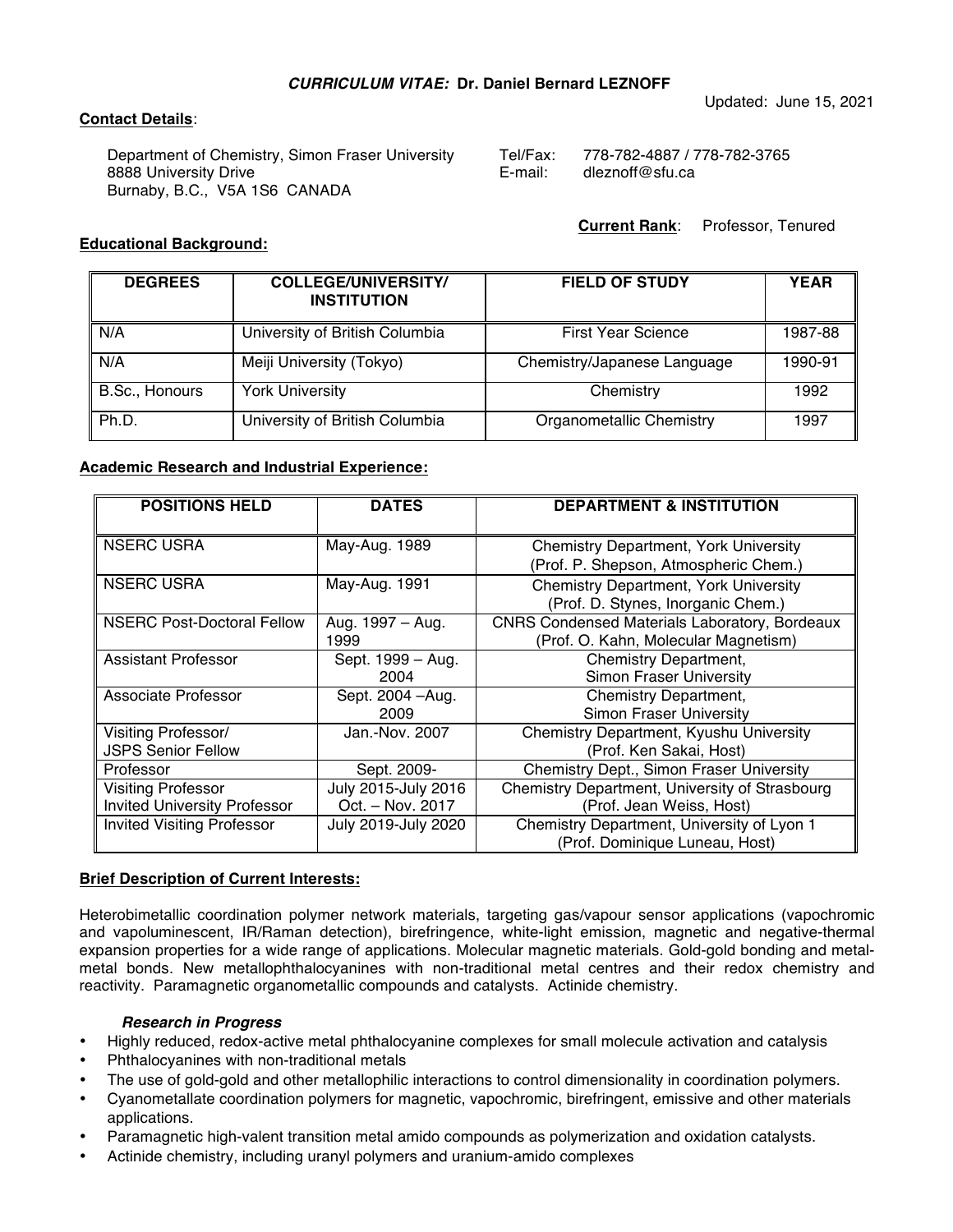# **Membership in Learned Societies:**

Canadian Society for Chemistry, Member since 1999; Fellow since 2015. Japanese Chemical Society (2007-9) and Japanese Society for Coordination Chemistry, Member 2007-present Institute for Research in Materials, Dalhousie University, Adjunct Member 2011-2017 ACS, Member 1992-2010.

# **Awards, Citations and Honours:**

| I.W. Killam Predoctoral Fellowship (UBC)<br>1996-97<br>1992-96<br>NSERC 1967 Science and Engineering Scholarship (UBC)<br>NSERC Post-Doctoral Fellowship (CNRS, Bordeaux, France)<br>1997-99<br>Japan Society for the Promotion of Science (JSPS) Invitation Fellowship<br>2007-08<br>SFU Faculty of Science Excellence in Teaching Award<br>2009<br>CSC - Strem Chemicals Award for Pure or Applied Inorganic Chemistry<br>2010<br><b>NSERC Accellerator Grant</b><br>2011<br>2015<br>Fellow of the Chemical Institute of Canada (FCIC)<br>SFU Excellence in Teaching Award (one of 3 university-wide)<br>2016<br>SFU Dean of Graduate Studies Award for Excellence in Supervision (one of 2 university-wide)<br>2016<br>Invited Professorship, University of Strasbourg<br>2017 |  |
|-----------------------------------------------------------------------------------------------------------------------------------------------------------------------------------------------------------------------------------------------------------------------------------------------------------------------------------------------------------------------------------------------------------------------------------------------------------------------------------------------------------------------------------------------------------------------------------------------------------------------------------------------------------------------------------------------------------------------------------------------------------------------------------|--|
| Invited Visiting Professor, University of Lyon 1<br>2020                                                                                                                                                                                                                                                                                                                                                                                                                                                                                                                                                                                                                                                                                                                          |  |

# **Record of Full-Time Personnel.**

# *Post-Doctoral Fellows:*

| Name                                   | Dates                                      |
|----------------------------------------|--------------------------------------------|
| Dr. Anjan Das<br>Dr. Taramatee Ramnial | Jan. 2004-June 2005<br>June 06 - Sept 2007 |
| Dr. Cameron Forde                      | May 2008 - April 2009                      |
| Dr. Greg Cetnarowski                   | Jan. - Dec. 2009                           |
| Dr. Rachel Platel                      | Nov. 2011-Feb. 2013                        |
| Dr. Jeffrey Ovens                      | Jan. 2015-April 2017                       |
| Dr. Zahra Lotfi                        | Nov. 2016-July 2017                        |
| Dr. Wen Zhou                           | Sept. 2013 - present                       |
| Dr. Ryan Roberts                       | Sept. 2017-present                         |

# *Past M.Sc. (12) and Ph.D. (15) Graduates:*

Name, Degree, Date, *Selected Awards*

• Carolyn Shorrock, M.Sc. July 2003

- *NSERC-PGS-A and C.D. Nelson Fellowship*
- Garry Mund, Ph.D., March 2004; *SFU FacSci Teaching Award*
- Neil Draper,\* M.Sc. June 2004
- Kimberley Jantunen,\* PhD June 2006; *LANL Seaborg Fellow 2003,2004*
- Farzad Haftbaradaran,\* M.Sc. Aug. 2006
- Liang Ouyang, M.Sc., Dec. 2006
- Julie Lefebvre, Ph.D., March 2008; *NSERC-CGSD, NSERC PDF C.D. Nelson Fellowship; SFU Convocation Gold Medal*
- Michael Katz,\* Ph.D., July 2009; *NSERC PGS-D, NSERC PDF CIC AGWIC., CCUCC Doctoral Award, SFU Governor General's Gold Medal, Reaxys Prize-runner-up, Quircks+Quarks Thesis Prize*
- Andrew Geisheimer,\* M.Sc. April 2010
- Jasmine Korcok, M.Sc. Aug. 2010; *NSERC CGS-M*
- Edwin Wong, Ph.D. Feb 2012; *NSERC PGS-M, CGS-D, JSPS Fellow*
- Sebastian Temple, M.Sc. Feb 2012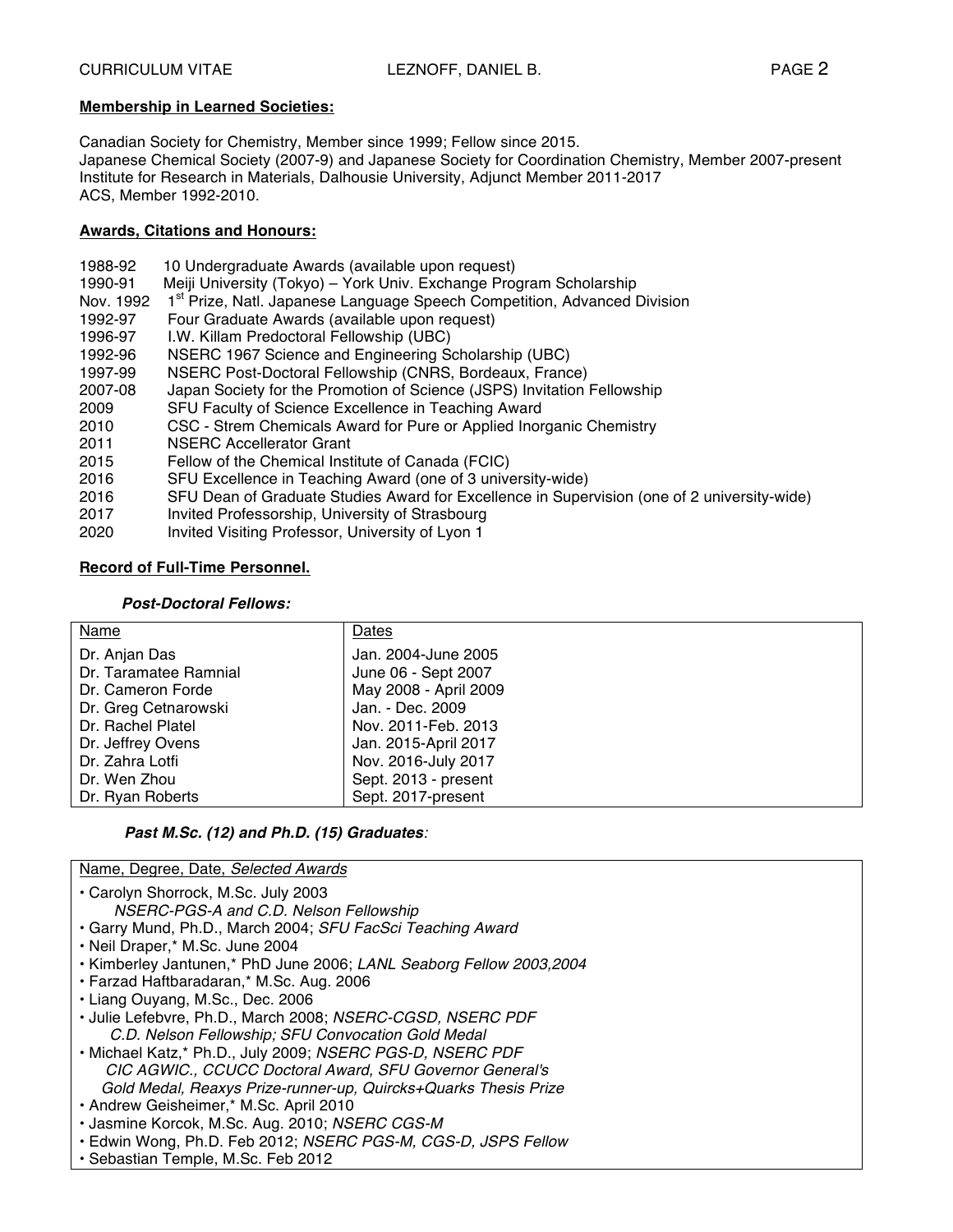# CURRICULUM VITAE LEZNOFF, DANIEL B. PAGE 3

- Zohreh Moatazedi, Ph.D. April 2013
- Cassandra Hayes,\* Ph.D. June 2013; *NSERC PGS-D*
- Jeffrey Ovens,\* Ph.D. Nov. 2014; *NSERC PGS-D, MITACS PDF*
- Zahra Lotfi, Ph.D. April 2015 (co-supervisor; Senior Supervisor J.Sonier, SFU Physics)
- Benson Jelier, Ph.D. April 2016; *NSERC PDF*
- Tara Connors,\* M.Sc. April 2016
- John Thompson, Ph.D. March 2017 (co-supervisor V. Williams, SFU Chem.); *SFU FacSci Teaching Award, Governor General's Gold Medal, CCUCC Doctoral Award*
- Ryan Roberts,\* Ph.D. July 2017
- Didier Savard, Ph.D. Jan. 2018; *NSERC PGS-D*
- Bryton Varju, M.Sc. Sept. 2018
- David Stevens, M.A.Sc. April 2019 (co-supervor; Senior Supervisor B. Gray, SFU Engineering)
- Ania Sergeenko, Ph.D. June 2019
- David Yin, M.A.Sc. Sept. 2020 (co-supervor; Senior Supervisor G. Chapman, SFU Engineering) *NSERC CGS-M*
- *•* Khrystyna Heramsychuk, Ph.D. Dec. 2020 (co-supervisor; Senior Supervisor T. Storr, SFU Chem.); *MITACS Globalink Abroad*
- David Guan,\* M.Sc. June 2021

| Name, Degree Program                               | Thesis Topic                                                                 |
|----------------------------------------------------|------------------------------------------------------------------------------|
| Matthew Brown, Ph.D.*, NSERC                       | Heterobimetallic actinide coordination polymer materials                     |
| Yumeela Ganga-Sah, Ph.D.                           | Early-transition metal phthalocyanine complexes                              |
| Declan McKearney, Ph.D. <sup>NSERC</sup>           | Redox-active Metallo-phthalocyanine materials                                |
| Elahe Tajbakhsh (joint with J.<br>Warren), M.Sc.   | $CO2$ electrocatalytic reduction with metallophthalocyanines                 |
| Jefferson Pells, Ph.D.*                            | Gold-containing coordination polymers for emissive sensory applications      |
| Devon Mitchell, M.Sc.                              | Non-traditional metallophthalocyanine complexes and their optical properties |
| Steven Kidd, M.Sc.                                 | Soluble metallophthalocyanines with non-traditional axial donors             |
| Scheryn Lawson (joint with J.<br>Warren), M.Sc.    | Electrocatalysis with metallophthalocyanines                                 |
| Shubhra Srivastava (joint with J.<br>Warren)       | Bismuth-containing coordination polymers                                     |
| Khuong<br>Ho<br>with<br>V.<br>(joint)<br>Williams) | Emissive soft materials using aurophilic interactions                        |

#### *Current Graduate Research Students:*

\* Natural Resources Canada Intern NSERC NSERC PGS or CGS Scholar

#### *Undergraduate Research Students and Graduate Exchange Students:*

Between 1999 and June 2021 in my lab there have been 9 Japanese, 1 British, 1 German, 1 Spanish/Colombian, 3 French and 1 Russian graduate exchange students/visiting scholars, 1 IIT-Bombay, 1 British and 1 Turkish undergrad. exchange students, 34 SFU  $4^{\text{th}}$  year research thesis students and 54 SFU undergraduate research assistants studying topics that span my research interests. Some students are co-authors on refereed journal publications. Details of specific research topics and names are available on request.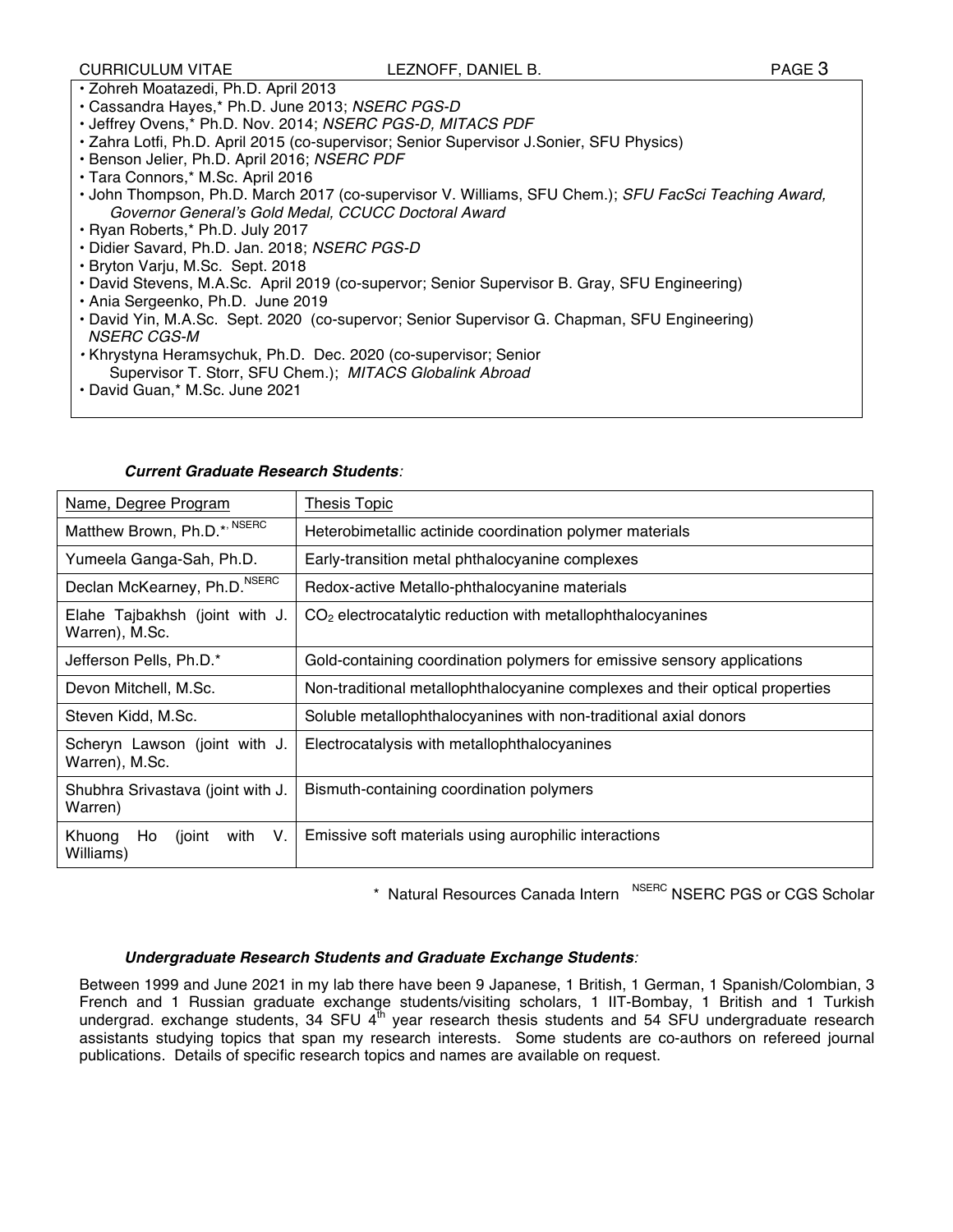# **Record of Professional Distinction**:

# *Professional Society Executive/Editorial Boards:*

- Chair, Vancouver Chemical Institute of Canada Local Section, Sept. 2000-2006, 2008-2009 (currently "Chemistry-in-Society Lecture Coordinator)
- Vice-Chair/Chair/Past-Chair/Member-at-Large, Inorganic Chemistry Division, Canadian Society for Chemistry, 2008-2016 (each position for a two-year term)
- Editorial Board Member/Associate Editor (from 2016), *Gold Bulletin* (Springer-Nature) journal, 2007-present.
- Editorial Advisory Board Member, *Canadian Journal of Chemistry*, Jan. 2009- present
- Editorial Advisory Board Member, *Inorganics (MDPI)*, March 2017- present
- Editorial Advisory Board Member, *Crystals (MDPI),* Jan. 2020-present.
- Guest Editor, *Can. J. Chem.*, Special Issue in Honour of ABP Lever, 2014.
- International Advisory Board for Gold Conference Series, 2012-present.

# *Selected Major Conference Organizing Committee/Symp. Organizer/Reviewing:*

- Organizing Comm. (Registration), 85th National CSC Conference, Vancouver, June 1-5, 2002.
- Symposium Co-organizer (with H. Kleinke, Waterloo). "Supramolecular and Solid-State Inorganic Materials", CSC 2002 Vancouver.
- Organizing Committee, International Gold Conference, Vancouver, Sept. 28-30, 2003; Limerick (Ireland), Sept. 3- 7, 2006; Heidelberg (Germany), July 26-29, 2009; Tokyo, Sept. 5-8, 2012; Cardiff (Wales) July 26-29, 2015; Quebec City, July 2022
- Organizing Comm. (Abstracts), 21st Int'l Conf. on Organometallic Chemistry, Vancouver, July 25-30, 2004.
- International Advisory Committee for the Actinide Conference Series, Member, 2005-2008.
- Symposium Co-organizer (with K. Smith, UPEI and M. Aquino, St. FX). "Paramagnetic and Mixed-Valent Complexes in Organometallic and Inorganic Chemistry", CSC 2006 Halifax.
- Organiz. Committee, International Conference on Molecular Magnetism, Victoria, 2006.
- Organizing Committee, Japan-Canada Coordination Space Symposium, Banff, July 8-10, 2009.
- Conference Chair, Organizing Comm. BC Inorganic Discussion Weekend, May 7-9, 2010, May 6-8, 2011.
- Symposium Co-organizer (with S. Telfer, Massey Univ. New Zealand and S. Cohen, UC-San Diego). "Functional Coordination Polymers", Pacifichem 2010, Honolulu, Dec. 10-15, 2010.
- Co-Organizer, 2<sup>nd</sup> and 4<sup>th</sup> Canada-Japan Joint Symposium on Coordination Chemistry, Okinawa (Nov. 1-3, 2013) and Kyushu (Nov. 28-Dec. 2, 2017)
- Symposium Co-organizer (with C. Orvig, UBC), "Symposium in Honour of Barry Lever's Founding of Coord. Chem. Rev.", CSC 2019, Quebec City.
- Symposium Co-organizer (with T. Kitazawa (Toho Univ., Japan), Y. Habata (Japan), S.S. Lee (Geongsang Nat'l Univ, South Korea), Gang Wei (CSIRO, Australia)). "Triggering Assembly of Supramolecular Coordination Compounds", Pacifichem 2021, Honolulu, Dec. 16-21, 2021.
- Symposium Co-organizer (with M. Kato (Hokkaido), H. Ito, K. Ishii, M. Hasegawa (Japan) and Vivian Yam, Hong Kong). "Soft Crystals", Pacifichem 2021, Honolulu, Dec. 16-21, 2021.
- Scientific Program Chair, CSC 2014 (Canadian Society for Chemistry Conference), Vancouver.
- NSERC Chemistry GSC Member 2014-2017
- NSERC SFU Leaders Council Rep. 2020-21
- Chair, NSERC-CRD Site Visit Evaluation Committee (May 2017)
- External Reviewer, Brock University Chemistry Dept. (May 2019)
- External Examiner for 17 Ph.D. and 4 M.Sc. theses since 2004 in Canada, France, Italy and South Africa.
- Reviewer for NSERC (Discovery, Strategic, I2I, MFA), MITACS, NSF, Research Corp., ACS-PRF, US-DOE, A- STAR-Singapore, Polish Academy of Sciences, South Africa Science grant agencies (≈ 10 grants/year), Science, JACS, Angew. Chemie., Chem. Mater., J. Mater. Chem. and all inorg. chem. journals (≈ 30 papers/year).
- Simon Fraser University Faculty Senator (2008-2023); Vice-Chair of Senate 2014-2015 and Chair of Senate Committee on Undergraduate Studies 2018. Numerous Dept. and other SFU committees (details upon request)
- SFU Chemistry Dept. Undergraduate Studies Committee Chair, 2009-present.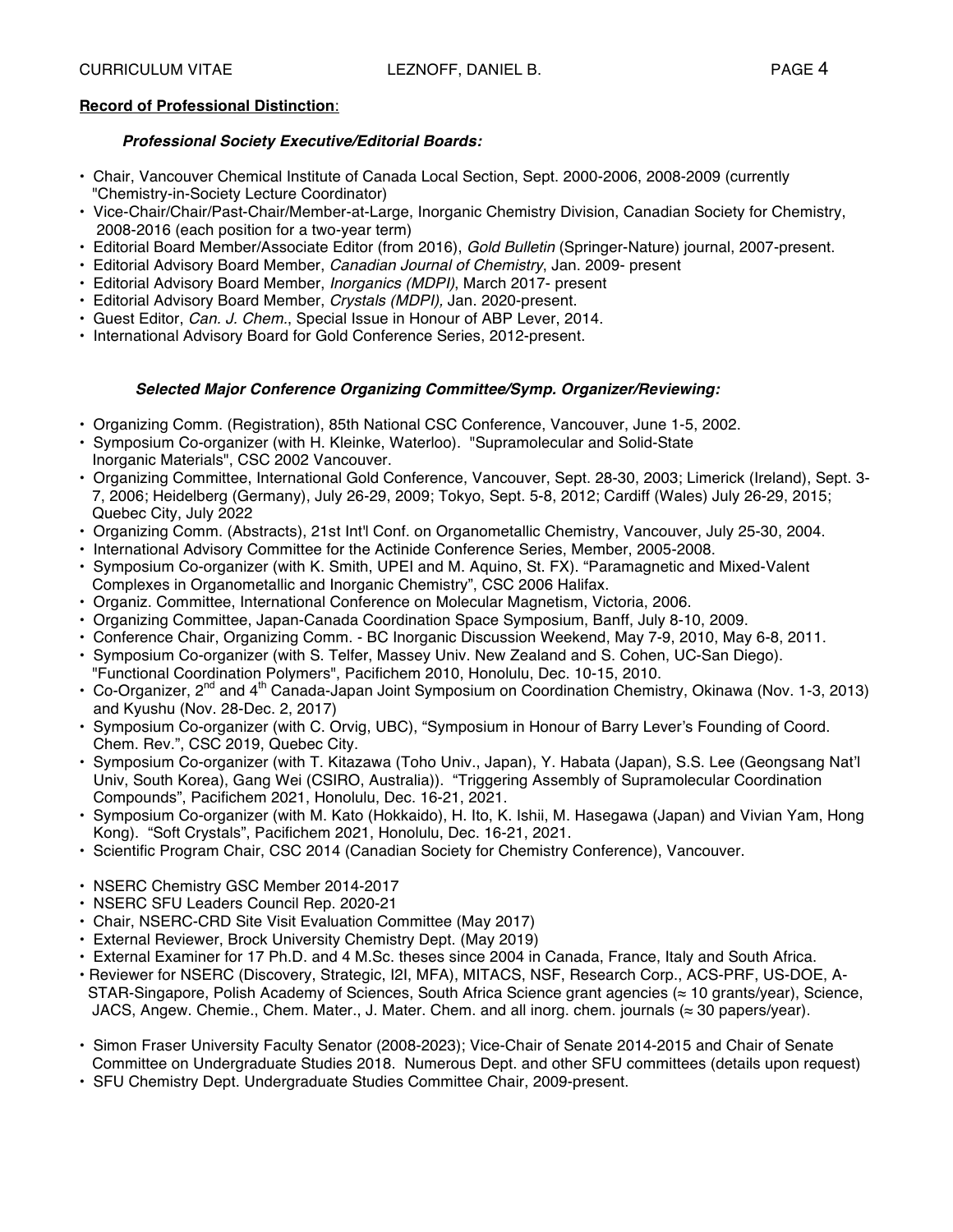#### **Record of Invited Talks** (titles and exact dates available upon request)

**Conferences. 2021:** Pacifichem (Triggering Assemblies symposium; Soft Crystals Symposium); **2019:** SFU-Strasbourg Joint Symposium, Strasbourg; Porphyrin "Mapyro" Network Workshop, Lyon; Int'l Conf. on Advanced Materials, Nanoscience and Applications, Oujda, Morocco; **2018:** Int'l Conf. on Porphyrins and Phthalocyanines, Munich, Germany. **2017:** Fryzuk-65 Symposium, Vancouver; Alberta-BC Inorganic Discussion Weekend, Kelowna; Can-BIC (Advances in Porphyrin Chemistry Symp.); CSC2017 (Metal and covalent-organic framework Symposium); Japan-Canada Coordination Chemistry Symp., Fukuoka. **2015:** CSC2015 (Magnetic and Conducting Materials Symposium; Canada-UK Joint Inorganic Symposium), Ottawa; Int'l Conf. on Advanced Complex Inorganic Nanomaterials, Belgium. **2014:** CSC2014 (Supramolecular Coord. Chem. Symposium), Vancouver; Int'l Conference on Porphyrins and Phthalocyanines, Istanbul; Tohoku Univ. Int'l Symposium on Porphyrins and Phthalocyanines, Sendai Japan. **2013:** Can-BIC (Advances in Porphyrin Chemistry Symp.), Parry Sound; CSC 2013 (Supramolecular Materials Symp.), Quebec City; Int'l Conf. on Materials for Advanced Technologies - ICMAT 2013 (Crystal Engineering Symp.), Singapore; Japan-Canada Coordination Chemistry Symposium, Okinawa. **2012:** Canadian Magnetism Meeting, Calgary; CSC 2012 (Lever Symp. and Ligand Design Symp.), Calgary; **2011:** Int'l Muon Spin Rotation, Relaxation and Resonance Conf (Keynote Speaker), Cancun; CSC 2011 (Metallosupramolecular Assemblies Symp.), Montreal; **2010:** Pacifichem (2 lectures), Honolulu; Molec./Nanoscale Magnetism, Orlando; Eastern Canada Magnetism, Guelph; CSC 2010 (Puddephatt Symp. and Strem Award lecture), Toronto; **2009**: Japan-Canada Coordination Space Symp., Banff; CSC 2009 (Multi-metallic Complexes Symp.) Hamilton; **2007**: Symp. on Advanced Functional Materials, Hyogo, Japan; Chem. Soc. of Japan Annual Conf., Osaka; **2006**: Gold2006, Ireland; ACS Northwest Regional Meeting (Luminescence of Transition-metal Complexes Symp.), Reno; **2005**: Singapore Int'l Chemical Conf. SICC-4 (Supramolecular Chem. Symp.); CSC2005 (Metal-containing polymers and macrocycles symp.), Saskatoon; BC Inorganic Discussion Weekend (Plenary), Victoria; ACS (Metal Cyanides symp.), San Diego; **2003**: CSC/IUPAC (Crystal engineering/advanced materials symp.), Ottawa; **2001**: ACS Northwest Regional, Seattle.

**Academic and Research Institutions. 1997-2000**: 10 Lectures mostly in Europe/Japan, prior to starting at SFU (available upon request). **2001-2003**: Tokyo Science University (Japan) x2 visits, Simon Fraser University, University of Alberta, University of British Columbia, University of Tokyo, Shizuoka University (Japan). **2004-2005:** York University (Toronto), Nagasaki University (Japan), Hyogo University (Japan), University of Oregon, University of Windsor, Sophia University (Japan). **2006-2007**: University of Calgary, University of Tsukuba (Japan; 2 lectures), Kyushu Univ. (Japan; 2 lectures),Tokyo Institute of Technology, Nagasaki University (Japan), Aoyama Gakuin University (Japan), Tokyo University of Agriculture & Technology, Tohoku University (Japan). **2008-2009**: Tohoku University (Japan), Kyushu University (Japan), University of Alberta. **2010**: Univ. Washington (Seattle), Strem Lecture Tour (4 talks, Sept. 28-Oct. 1): Memorial (St. John's), St. Mary's, St. Francis Xavier, Dalhousie Universities; Xerox Research Centre (Mississauga), Univ. Saskatchewan, Univ. Manitoba. **2011**: Univ. British Columbia, Univ. Manitoba, TRIUMF, Queen's University. **2012**: Kyushu Univ. (Japan), Tohoku Univ. (Japan), Kyoto Univ. (Japan), Ibaraki Univ. (Japan), Tokyo Univ., Shizuoka Univ.<br>(Japan), Univ. Montreal. 2013-14: Simon Fraser, Lethbridge. 2015: Ottawa, Western Washington, Strasbourg ( Simon Fraser, Lethbridge. **2015**: Ottawa, Western Washington, Strasbourg (2) lectures). **2016**: Strasbourg (France; 5 lectures); Mainz (Germany); Bourgogne-Franche Comte Dijon (France); Basel (Switzerland); St. Andrews (Scotland); Univ. Pierre/Marie Curie Paris (France); Marseille (France). **2017**: Calgary; Windsor; Strasbourg (2 lectures). **2018**: McMaster; Brock. **2019**: Lyon (France), ENS-Lyon. **2020:** Lyon (x2) **2021:** McMaster (remotely).

• Contributed lectures at CSC2001 Montreal, CSC2002 Vancouver, CSC2003 Ottawa, CSC2004 London, CSC2005 Halifax, CSC2017 Toronto, CSC2018 Edmonton, CSC2019 QC; Int'l Actinides Conference 2001, Hayama (Japan), Int'l Conference on Magnetic Molecular Materials, Valencia (Spain) 2002, Int'l GOLD 2003 Vancouver, GOLD 2009 Heidelberg, GOLD 2012 Tokyo, GOLD 2015 Cardiff; GOLD 2018 Paris; Int'l Conf. on Materials for Advanced Technologies 2003, Singapore. My students have presented over 120 oral/poster presentations since 1999. Full details and title list available upon request.

# **Teaching Experience**

At SFU, I have taught: CHEM 120-3/121-4 *General Chemistry I*; CHEM 192-3 *Chemistry in your Home, Work and Environment;* CHEM 230-3 *Inorganic Chemistry*; CHEM 332-3 *Chemistry of Transition Metals*; CHEM 333-3 *Bioinorganic Chem.*; CHEM 399-3 *Chemistry of Consumer Products*; CHEM 432-3 *Organometallic Chem.*; CHEM 439-3 *Spectroscopy and Magnetism in Inorganic Chem*.; CHEM 481/483-5 *Undergraduate Research* (29 students); CHEM 482-3 *Directed Study Courses* in Medicinal Inorganic Chem., Actinide Chem., Supramolecular Coord. Polymers, Lanthanide Chem. and Organic Radical-Based Molecular Magnets; CHEM 801-3 *Graduate Seminar*; CHEM 802-3 *M.Sc. Research Proposal and Examination;* CHEM 805-3 *Research Thesis Proposal*; CHEM 808-3 *Ph.D. Candidacy Exam Course*.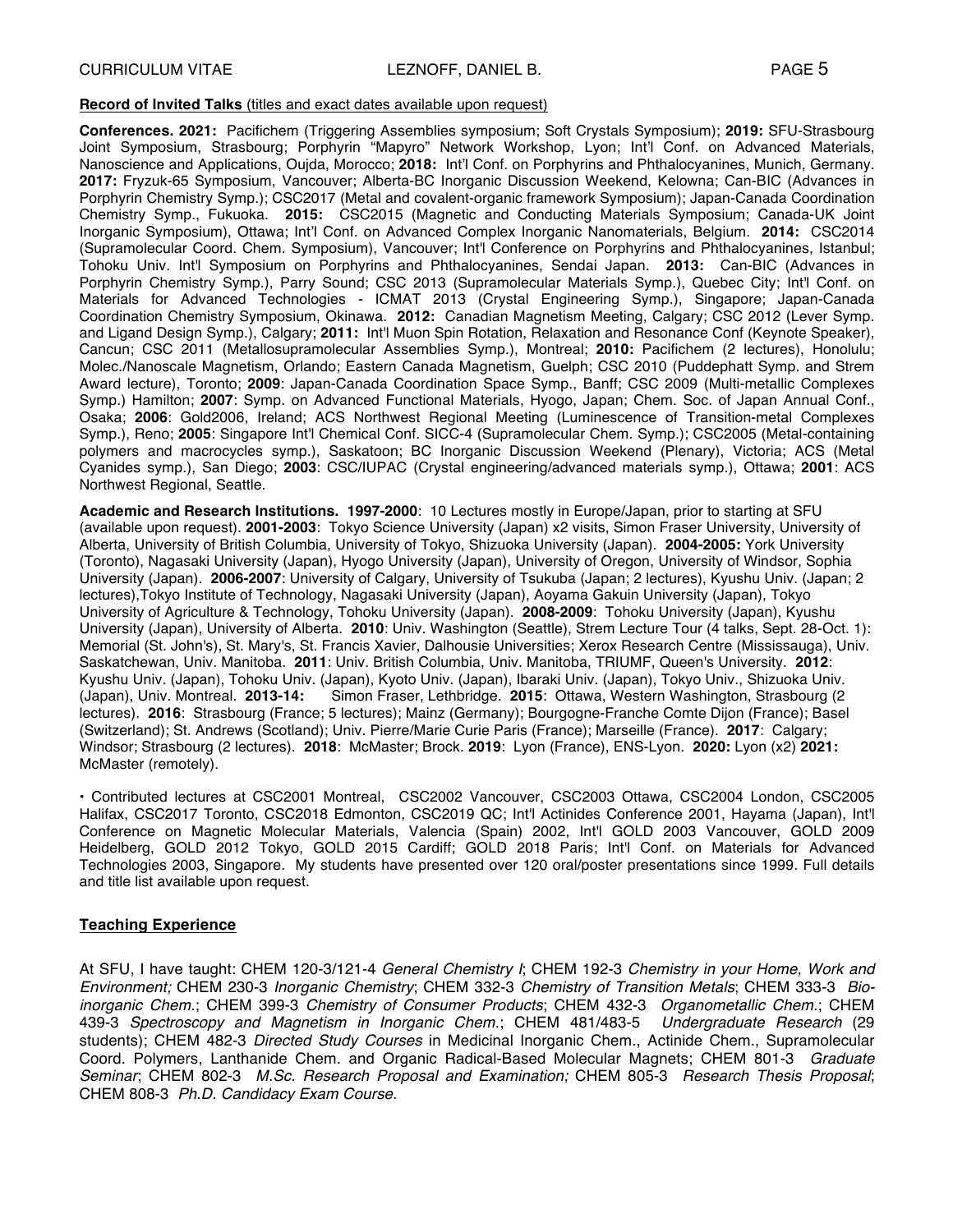#### *Refereed Journal Publications from SFU research* (7 Conf. Proceedings, 15 Ph.D./PDF pubs details on request)

- 16. Leznoff, D.B.; Xue, B.-Y.; Stevens, C.L.; Storr, A.; Thompson, R.C.; Patrick, B.O. "Synthesis, structure and magnetic properties of 3-D interpenetrating nets of M(pyrazine)[Au(CN)<sub>2</sub>]<sub>2</sub> (M = Cu, Ni, Co) supported by aurophilic interactions", *Polyhedron*, **2001**, *20*, 1247-1254. (Special Issue, Molecular Magnetism, ICMM 2000)
- 17. Leznoff, D.B.; Xue, B-Y; Patrick, B.O.; Sanchez, V.; Thompson, R.C. "An aurophilicity-determined 3-D bimetallic coordination polymer: Using [Au(CN)<sub>2</sub>] to increase structural dimensionality through gold•••gold bonds in (tmeda)Cu[Au(CN)2]2.", *J. Chem. Soc., Chem. Commun.* **2001**, 259-260.
- 18. Leznoff, D.B.; Xue, B.-Y.; Batchelor, R.J.; Einstein, F.W.B.; Patrick, B.O. "Gold-gold interactions as crystal engineering design elements in heterometallic coordination polymers", *Inorg. Chem.,* **2001**, *40*, 6026-34*.*
- 19. Mund, G.; Batchelor, R. J.; Sharma, R.D.; Jones, C.H.W.; Leznoff, D.B. "{FeCl['BuN(SiMe<sub>2</sub>)]<sub>2</sub>O]<sub>2</sub>: The first multinuclear Iron(III) System Exhibiting Spin-Admixture." *Dalton Trans.*, **2002**, 136-137.
- 20. Leznoff, D.B.; Mund, G.; Jantunen, K.C.; Bhatia, P.; Gabert, A.J.; Batchelor, R.J. "Diamidoether Complexes of Uranium and Transition-Metals." *J. Nucl. Sci. Tech.*, Supplement 3, **Nov. 2002**, 406-409.
- 21. Shorrock, C.J.; Xue, B.-Y.; Kim, P.B.; Batchelor, R.J.; Patrick, B.O.; Leznoff, D.B. "Heterobimetallic coordination polymers incorporating [M(CN)<sub>2</sub>]<sup>-</sup> (M=Cu, Ag) and [Ag<sub>2</sub>(CN)<sub>3</sub>] units: Increasing structural dimensionality via M-M' and M•••NC interactions**.**" *Inorg. Chem.*, **2002**, *41*, 6743-53.
- 22. Mund, G.; Gabert, A.J.; Batchelor, R.J.; Britten, J.F.; Leznoff, D.B. "A rare ether-bridged cobalt complex which gives rise to an unusual 'serpentine' metal-ligand binding motif." *Chem. Commun.*, **2002**, 2990-91.
- 23. Clot, O.; Akahori, Y.; Moorlag, C.; Leznoff, D.B.; Wolf, M.O.; Batchelor, R.J.; Patrick, B.O.; Ishii, M. "Model for metallated polythiophenes: Gold(I) and palladium(II) complexes of bis(diphenylphosphino)oligothiophenes." *Inorg. Chem.*, **2003**, *42*, 2704-2713.
- 24. Leznoff, D.B.; Draper, N.D.; Batchelor, R.J. "Using HgX<sub>2</sub> units (X = Cl, CN) to increase structural and magnetic dimensionality in conjunction with (2,2'-bipyridyl)copper(II) building blocks" *Polyhedron*, **2003**, *22*, 1735-1743. (Special Issue on Molecular Magnetism, ICCM 2002)
- 25. Draper, N.D.; Batchelor, R.J.; Sih, B.C.; Ye, Z.-G.; Leznoff, D.B. "Synthesis, structure and properties of (tmeda)Cu[Hg(CN)2]2[HgCl4]: A non-centrosymmetric 2-D layer structure that exhibits strong optical anisotropy." *Chem. Mater.*, **2003**, *15*, 1612-1616.
- 26. Shorrock, C.J.; Jong, H.; Batchelor, R.J.; Leznoff, D.B. "[Au(CN)<sub>4</sub>] as a supramolecular building block for heterobimetallic coordination polymers" *Inorg. Chem.*, **2003**, *42*, 3917-3924.
- 27. Haftbaradaran, F.; Leznoff, D.B.; Williams, V.E. "A strained silver(I) coordination polymer of 1,4-diazatriphenylene", *J. Chem. Soc., Dalton Tran*s., **2003**, 2105-2106.
- 28. \*\*Featured on the cover of *Chemistry: A European Journal*, Issue 19, 2003. Mund, G.; Vidovic, D.; Batchelor, R.J.; Britten, J.F.; Sharma, R.D.; Jones, C.H.W.; Leznoff, D.B. "Unusual iron "ate" complexes stabilized by Li-π interactions." *Chem. Eur. J.*, **2003**, *9*, 4757-4763.
- 29. Telfer, S.G.; Sato, T.; Kuroda, R.; Lefebvre, J.; Leznoff, D.B. "Dinuclear Complexes of Chiral Tetradentate Pyridylimine Ligands: Diastereoselectivity, Positive Cooperativity, Ligand Self Sorting Based on Chirality, and Magnetism", *Inorg. Chem.*, **2004**, *43*, 421-429.
- 30. Jantunen, K.C.; Batchelor, R.J.; Leznoff, D.B. "Synthesis, Characterization and Organometallic Derivatives of Diamidosilyl Ether Thorium(IV) and Uranium(IV) Halide Complexes", *Organometallics*, **2004**, *23*, 2186-2193.
- 31. Draper, N.D.; Batchelor, R.J.; Leznoff, D.B. "Tuning the Structures of Mercury Cyanide-based Coordination Polymers with Transition Metal Cations" *Crystal Growth and Design*, **2004**, *4*, 621-632*.*
- 32. Telfer, S.G.; Sato, T.; Harada, T.; Kuroda, R.; Lefebvre, J.; Leznoff, D.B. "Mono- and Dinuclear Complexes of Chiral Tri- and Tetradentate Schiff-base Ligands Derived from 1,1'-Binaphthyl-2,2'-diamine (BINAM)", *Inorg. Chem*., **2004**, *43*, 6168-6176.
- 33. Draper, N.D.; Batchelor, R.J.; Aguiar, P.M.; Kroeker, S.; Leznoff, D.B. "Factors Affecting the Solid-State Structure and Dimensionality of Mercury Cyanide/Chloride Double Salts, and NMR Characterization of Coordination Geometries" *Inorg. Chem.*, **2004**, *43*, 6557-6567*.*
- 34. Lefebvre, J.; Batchelor, R.J.; Leznoff, D.B. "Cu[Au(CN)<sub>2</sub>]<sub>2</sub>(DMSO)<sub>2</sub>: Golden Polymorphs that Exhibit Vapochromic Behaviour" *J. Am. Chem. Soc.*, **2004**, *126*, 16117-16125.
- 35. Leznoff, D.B. and Lefebvre. J. "Coordination Polymers with Cyanoaurate Building Blocks: Potential New Industrial Applications for Gold", *Gold Bulletin*, **2005**, *38*, 47-54.
- 36. Haftbaradaran, F.; Mund, G.; Batchelor, R.J.; Britten, J.F.; Leznoff, D.B. " Synthesis of mixed-donor amido/amino/siloxo ligands from symmetrical diamidosilylether ligands via a retro-Brook rearrangement and their chromium(II) complexes" *Dalton Trans.*, **2005**, 2343-2345.
- 37. Jantunen, K.C.; Haftbaradaran, F.; Katz, M.J.; Batchelor, R.J.; Schatte, G.; Leznoff, D.B. "Synthesis and Structure of Diamido Ether Uranium(IV) and Thorium(IV) Halide "Ate" Complexes and their Conversion to Salt-Free Bis-Alkyl Complexes", *Dalton Trans.*, **2005**, 3083-3091.
- 38. Draper, N.D.; Katz, M.J.; Batchelor, R.J.; Leznoff, D.B. "Structural Pitstops and Turnoffs on the Way to the Birefringent 2-D Layer Structure {M(tmeda)[Hg(CN)2]2}[HgCl4]", J. *Inorg. Organomet. Poly. Mat.*, **2005**, *15*, 447-458. (Special issue in honour of R.J. Puddephatt)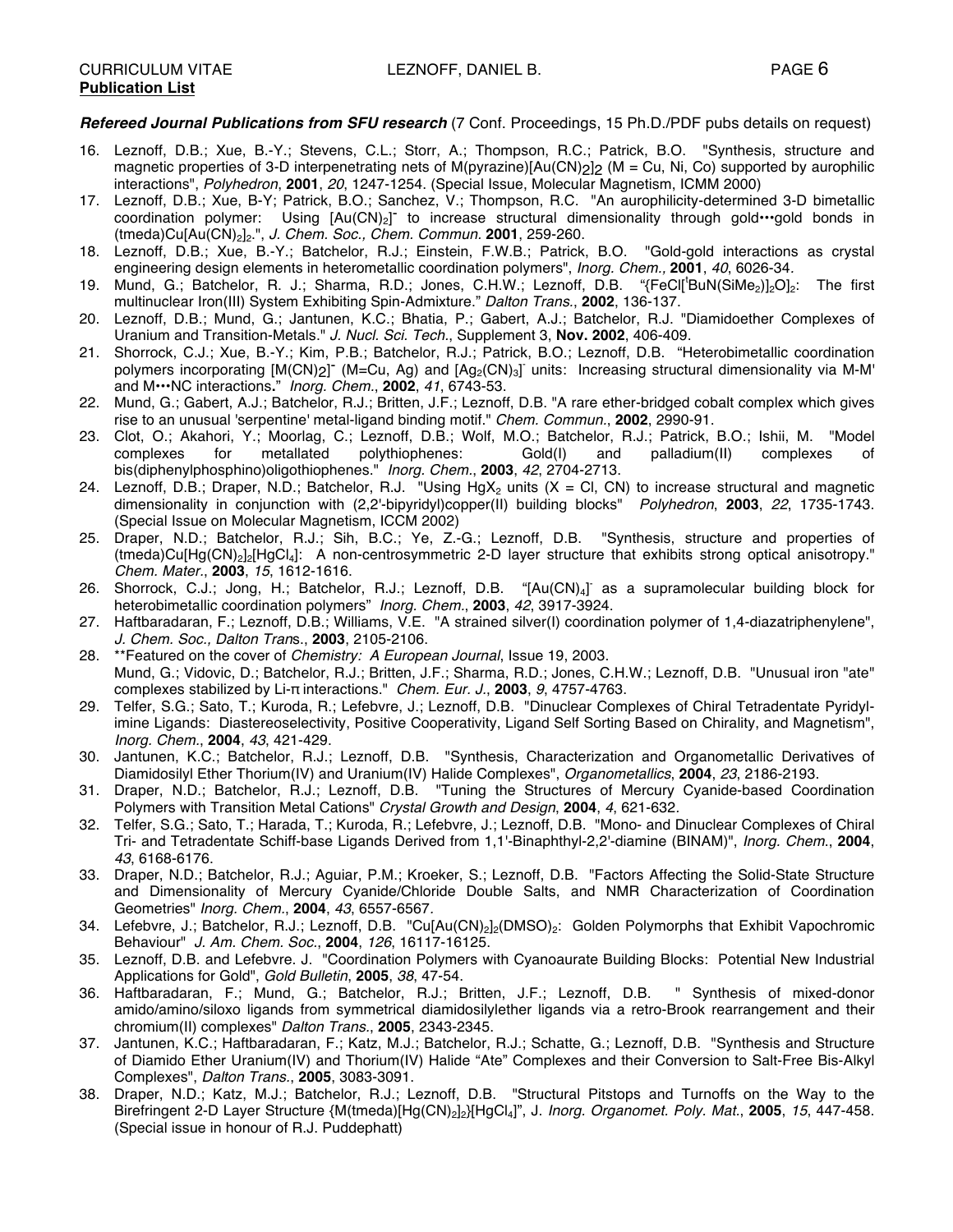CURRICULUM VITAE LEZNOFF, DANIEL B. PAGE 7

- 39. Katz, M.J.; Shorrock, C.J.; Batchelor, R.J.; Leznoff, D.B. "[Au(CN)<sub>4</sub>] as both an intramolecular and intermolecular bidentate ligand with {(tmeda)Cu( $\mu$ -OH)}<sub>2</sub> dimers: From Antiferro- to Ferromagnetic coupling in Polymorphs", *Inorg. Chem.*, **2006**, *45*, 1757-1765.
- 40. Ouyang, L.; Aguiar, P.M.; Batchelor, R.J.; Kroeker, S.; Leznoff, D.B. "A Paramagnetic Cu<sup>l</sup>/Cu<sup>ll</sup>/Zn<sup>ll</sup> Coordination Polymer with Multiple CN-Binding Modes and its Solid-State NMR Characterization", *Chem. Commun.*, **2006**, 744- 746.
- 41. Katz, M.J.; Aguiar, P.M.; Batchelor, R.J.; Bokov, A.; Ye, Z.-G.; Kroeker, S.; Leznoff, D.B. "Structure and Multinuclear Solid-State NMR of a Highly Birefringent Lead Gold Cyanide Coordination Polymer " *J. Am. Chem. Soc.*, **2006**, *128*, 3669-3676
- 42. Wong, E.; Das, A.K; Katz, M.J.; Nishimura, Y.; Onishi, M.; Batchelor, R.J.; Leznoff, D.B. "Diamidoether complexes of Yttrium(III) and Chromium(III): Synthetic challenges and surprises" *Inorg. Chim. Acta*, **2006**, *359*, 2826-2834. (Special Issue in honour of B.R. James)
- 43. \*\*Featured on the cover of *Inorganic Chemistry*, Vol. 45, Issue 12, June 12, 2006. Telfer, S.G.; Kuroda, R.; Lefebvre, J.; Leznoff, D.B. "Boxes, Helicates, & Polymers: The Diverse Metallo-Supramolecular Chemistry Of Simple Pyridine-Alcohol Ligands", *Inorg. Chem*., **2006**, *45*, 4592-4601
- 44. Leznoff, D.B.; Katz, M.J.; Cheng, L.K.L.; Draper, N.D.; Batchelor, R.J. "The perils and opportunities of reactive building blocks: Attempted synthesis of new HgCN<sub>2</sub>-based coordination polymers and the structures of the resulting products." *J. Mol. Struct.*, **2006**, *796*, 223–229. (Invited paper to a special issue on coordination polymers).
- 45. \*\*Featured on the cover of *Chemistry: A European Journal*, Issue 26, 2006. Lefebvre, J.; Callaghan, F.; Katz, M.J.; Sonier, J.E.; Leznoff, D.B. "A New Basic Motif in Cyanometallate Coordination Polymers: Structural and Magnetic Properties of M(µ-OH2)2[Au(CN)2]2 (M = Cu, Ni)." *Chem. Eur. J.*, **2006**, *12*, 6748-6761.
- 46. Hatnean, J.; Raturi, R.; Lefebvre, J.; Leznoff, D.B.; Lawes, G.; Johnson, S.A. "Assembly of Triangular Trimetallic Complexes by Triamidophosphine Ligands: Spin-Frustrated Mn<sup>2+</sup> Plaquettes and Diamagnetic Mg<sup>2+</sup> Analogues with a Combined Through-Space Through-Bond Pathway for 31P-31P Spin-Spin Coupling", *J. Am. Chem. Soc.*, **2006**, *128*, 14992-14999.
- 47. Lefebvre, J.; Chartrand, D.; Leznoff, D.B. "Synthesis, structure and magnetic properties of 2-D and 3-D [cation]{M[Au(CN)2]3} (M=Ni, Co) coordination polymers". *Polyhedron*, **2007**, *26*, 2189-99. (Special Issue on Molecular Magnetism, ICCM 2006)
- 48. Das, A.K.; Moatazedi, Z.; Mund, G.; Batchelor, R.J.; Bennett, A.J.; Leznoff, D.B. "Chelating or Bridging? Halide-Controlled Binding Mode of Diamidodonor Ligands in Iron(III) Complexes" *Inorg. Chem.,* **2007**, *46*, 366-368*.*
- 49. Leznoff, D.B.; Shorrock, C.J.; Batchelor, R.J. " Coordination Polymers with [Au(CN)<sub>4</sub>] Building Blocks: A 1-D Chain of Molecular Ni<sup>ll</sup><sub>2</sub>Au<sup>lll</sup><sub>2</sub> Squares" *Gold Bulletin*, 2007, 40, 36-39. (Invited for Gold 2006 Issue)
- 50. White, A.P.; Robertson, K.N.; Cameron, T.S.; Liengme, B.V.; Leznoff, D.B.; Trudel, S.; Aquino, M.A.S. "Synthesis and Characterization of  $[M(DMSO)_6][SnCl_6]$  Complexes (M = Fe<sup>2+</sup>, Co<sup>2+</sup> and Ni<sup>2+</sup>): An Old Mystery Solved", *Can. J. Chem.*, **2007**, *85*, 372-378.
- 51. Katz, M.J.; Kaluarachchi, H.; Batchelor, R.J.; Schatte, G.; Leznoff, D.B. "A Concert of Weak Interactions Generates the very Complex {Cu(tmeda)[[Au(CN)4]2}•1/3 H2O Structure" *Cryst. Growth Des.*, **2007**, *7*, 1946-48.
- 52. Geisheimer, A.; Katz, M.J.; Batchelor, R.J.; Leznoff, D.B. "Preparation and characterization of two chiral Au(CN)<sub>2</sub>based coordination polymers containing (1*R*,2*R*)-*N*,*N*'-Dimethylcyclohexanediamine" *CrystEngComm.,* **2007**, *9*, 1078-1083*.*
- 53. \*\*Featured on the inside cover of *Angew. Chemie*, Vol. 46, Issue 46, *C&E News* and *Chem. World*. Katz, M.J.; Kaluarachchi, H.; Batchelor, R.J.; Bokov, A. A.; Ye, Z.-G.; Leznoff, D.B. "Highly Birefringent Materials Designed Using Coordination Polymer Synthetic Methodology" *Angew. Chem. Intl. Ed.,* **2007**, *46*, 8804-8807.
- 54. Raturi, R.; Lefebvre, J.; Leznoff, D.B.; McGarvey, B.R.; Johnson, S.A., "A Phosphine-Mediated Through-Space Exchange Coupling Pathway for Unpaired Electrons in a Heterobimetallic Lanthanide-Transition Metal Complex", *Chem. Eur. J.*, **2008**, *14*, 721-730.
- 55. Telfer, S.G; Parker, N.D.; Kuroda, R.; Harada, T.; Lefebvre, J.; Leznoff, D.B. "Helicates, Boxes and Polymers from Simple Pyridine-Alcohol Ligands: Impact of the Identity of Transition Metal Ions", *Inorg. Chem.*, **2008**, *47*, 209-218.
- 56. Haftbaradaran, F.; Kuchison, A.M.; Katz, M.J.; Schatte, G.; Leznoff, D.B. "Synthesis, structures and kinetics of mixed-donor amido-amino-siloxo ligands from symmetrical diamidosilyl ether ligands *via* a retro-Brook rearrangement", *Inorg. Chem.*, **2008**, *47*, 812-822.
- 57. Katz, M.J.; Michaelis, V.K; Aguiar, P.; Yson, R; Lu, H.; Kaluarachchi, H.; Batchelor, R.J.; Schreckenbach, G.; Kroeker, S.; Patterson, H.H; Leznoff, D.B. "Structural and spectroscopic impact of tuning the stereochemical activity of the lone pair in lead(II) cyanoaurate coordination polymers via ancillary ligands" *Inorg. Chem.*, **2008**, *47*, 6353-63.
- 58. Katz, M.J.; Ramnial, T.; Yu, H.Z.; Leznoff, D.B. "Polymorphism of Zn[Au(CN)<sub>2</sub>]<sub>2</sub> and its luminescent sensory response to NH3 vapour." *J. Am. Chem. Soc.*, **2008**, *130*, 10662-10673*.*
- 59. Katz, M.J.; Sakai, K.; Leznoff, D.B. "The Use of Aurophilic and Other Metal-Metal Interactions as Crystal Engineering Design Elements to Increase Structural Dimensionality ", *Chem. Soc. Rev.*, **2008**, *37*, 1884–1895. (Invited review for special issue on Gold Chemistry)
- 60. \*\*Featured on the cover of *Chemistry: A European Journal*, Issue 14, 2008 Lefebvre, J.; Trudel, S.; Hill, R.H.; Leznoff, D.B. "A Closer Look: Magnetic behaviour of a 3-D cyanometalate coordination polymer dominated by a trace nanoparticle impurity". *Chem. Eur. J.,* **2008**, *14*, 7156-7167.
- 61. Lefebvre, J.; Tyagi, P.; Trudel, S.; Pacradouni, V.; Sonier, J.; Leznoff, D.B. "Magnetic frustration and spin disorder in isostructural  $M(\mu$ -OH<sub>2</sub>)<sub>2</sub>[Au(CN)<sub>2</sub>]<sub>2</sub>(H<sub>2</sub>O)<sub>2</sub> (M=Mn, Fe, Co) coordination polymers containing double aqua-bridged chains: SQUID and MuSr studies", *Inorg. Chem.*, **2009**, *48*, 55-67.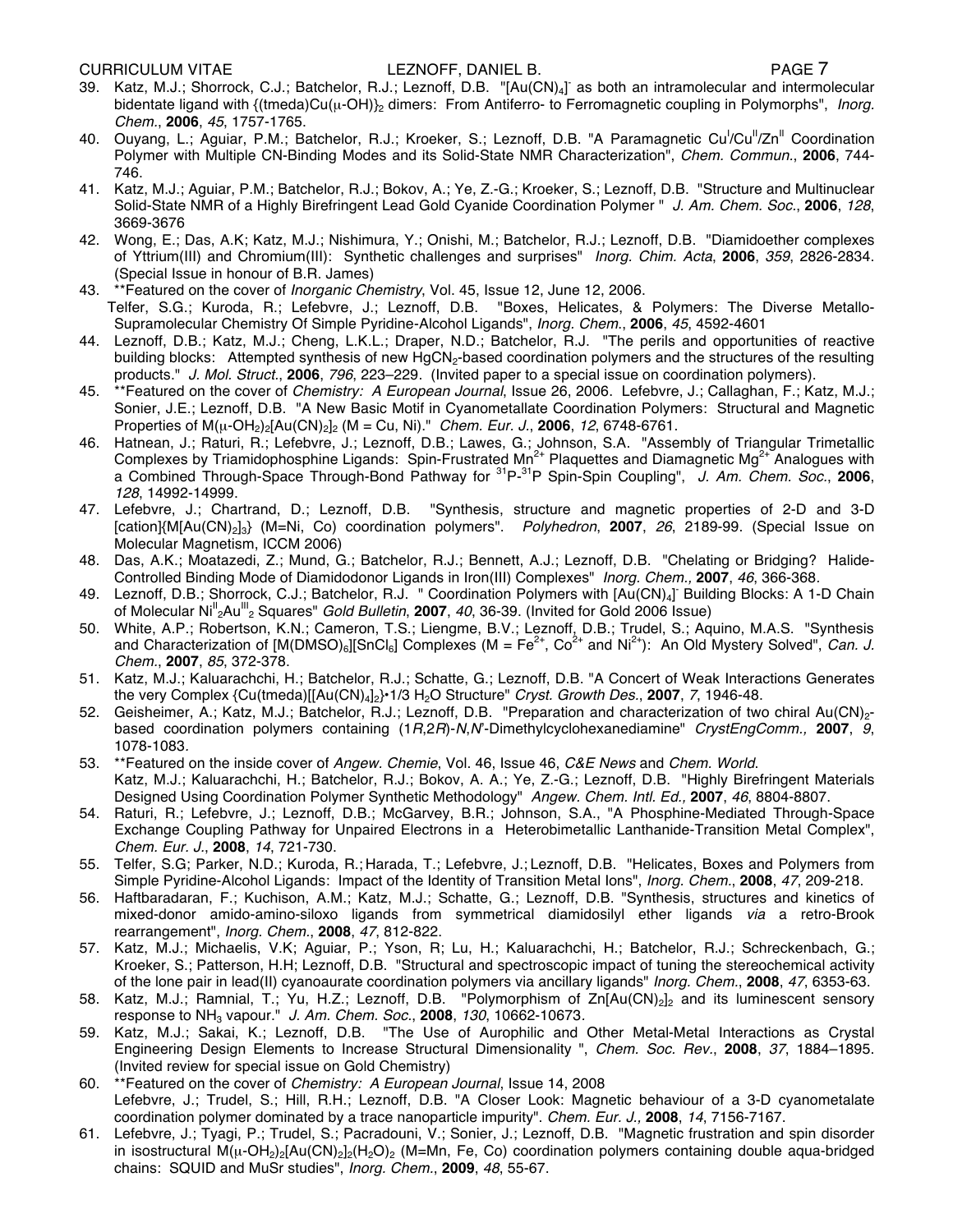- 62. Korcok, J.L.; Katz, M.J.; Leznoff, D.B. "The impact of metallophilicity on colossal positive and negative thermal expansion in a series of isostructural dicyanometallate coordination polymers", *J. Am. Chem. Soc.*, **2009**, *131*, 4866- 4871.
- 63. Aguiar, P.M.; Katz, M.J.; Leznoff, D.B.; Kroeker, S. "Natural Abundance<sup>13</sup>C and <sup>15</sup>N Solid-State NMR Analysis of Paramagnetic Transition-Metal Cyanide Coordination Polymers", *Phys. Chem. Chem. Phys.*, **2009**, *11*, 6925-6934*.*
- 64. Katz, M.J.; Leznoff, D.B. "Highly birefringent cyanoaurate coordination polymers: The effect of polarizable C-X bonds", *J. Am. Chem. Soc.*, **2009**, *131*, 18435-18444.
- 65. Hayes, C.E.; Leznoff, D.B. "Diamido-Uranium(IV) Alkyl Complexes as single component ethylene polymerization catalysts", *Organometallics*, **2010**, *29*, 767–774.
- 66. Wong, E.W.Y.; Walsby, C.J.; Storr, T.; Leznoff, D.B. "Phthalocyanine as a chemically inert, redox-active ligand: Structural and electronic properties of a Nb(IV)-oxo complex incorporating a highly-reduced phthalocyanine(4-) anion", *Inorg. Chem.*, **2010**, *49*, 3343–3350.
- 67. Moatazedi, Z.; Katz, M.J.; Leznoff, D.B. "Synthesis and characterization of a series of halide-bridged, multinuclear iron(II) and cobalt(II) diamido complexes and a dinuclear, high-spin cobalt(II) alkyl derivative", *Dalton Trans.*, **2010**, *39*, 9889-9896.
- 68. Ovens, J.; Geisheimer, A.; Bokov, A.; Ye, Z.-G.; Leznoff, D.B. " The use of polarizable  $[AuX_2(CN)_2]_2$  (X = Br, I) building blocks towards the formation of birefringent coordination polymers ", *Inorg. Chem.*, **2010**, *49*, 9609-9616.
- 69. Baril-Robert, F.; Li, X.; Geisheimer, A.; Katz., M.J.; Leznoff, D.B.; Patterson, H.H., "Changes in electronic properties of polymeric 1D {[M(CN)<sub>2</sub>]}<sub>n</sub> (M=Au, Ag) chains due to neighboring closed-shell Zn(II) or open-shell Cu(II) ions", *Inorg. Chem.*, **2011**, *50*, 231-237.
- 70. Geisheimer, A.; Wren, J.; Michaelis, V.; Kobayashi, M., Sakai, K., Kroeker, S.; Leznoff, D.B. "Aggregation of [Au(CN)<sub>4</sub>] anions: Detection by <sup>15</sup>N CP-MAS NMR and the structural factors influencing intermolecular Au $\cdots$ N interactions", *Inorg. Chem*.*,* **2011**, *50,* 1265-1274.
- 71. \*\*Featured on the cover of *Chemistry: A European Journal*, Issue 13, 2011. Greer, B.J.; Michaelis, V.K.; Katz, M.J.; Leznoff, D.B.; Schreckenbach, G.; Kroeker, S. "Characterising Lone-Pair Activity of Lead(II) by <sup>207</sup>Pb Solid-State NMR: Coordination Polymers of [N(CN)<sub>2</sub>] and [Au(CN)<sub>2</sub>] with Terpyridine Ancillary Ligands", *Chem. Eur. J.*, 2011, *17*, 3609-3618.
- 72. \*\*Featured on the cover of *Dalton Transactions*, Issue 19, 2011. Ovens, J.; Leznoff, D.B. "Thermally triggered reductive elimination of bromine from Au(III) as a path to Au(I)-based coordination polymers", *Dalton Trans.,* **2011**, *40*, 4140-4146.
- 73. \*\*Featured on the cover of *Dalton Transactions*, Issue 29, 2011. Geisheimer, A.; Huang, W.; Pacradouni, V.; Sabok-Sayr, S.A.; Sonier, J.E.; Leznoff, D.B. " Magnetic properties of Isostructural M(OH<sub>2</sub>)4[Au(CN)<sub>4</sub>]<sub>2</sub>-based coordination polymers (M = Mn, Co, Ni, Cu, Zn) by SQUID and µSR studies ", *Dalton Trans.*, **2011**, 7505-7516.
- 74. \*\*Featured on the cover of *Dalton Transactions*, Issue 19, 2012. \*\*Top-10 articles accessed in Nov. 2012; Hayes, C.E.; Leznoff, D.B. "Paramagnetic diamidodonor metal complexes" *Dalton Trans.,* **2012**, *41*, 5743-5753. (Invited Perspective Review)
- 75. Wong, E.W.; Leznoff, D.B., "Synthesis and structural characterization of a magnesium phthalocyanine(3-) anion", *Journal of Porphyrins and Phthalocyanines*, **2012**, *16*, 154-162.
- 76. Ovens, J.; Truong, K.; Leznoff, D.B. " Structural Organisation and Dimensionality at the Hands of Weak Intermolecular Au···Au, Au···X and X···X (X = Cl, Br, I) Interactions ", *Dalton Trans.*, **2012**, *14*, 1345-1351.
- 77. Wong, E.W.; Ovens, J.; Leznoff, D., "From low to very high birefringence in bis(pyridyl)isoindolenes: Synthesis and structure-property correlations", *Chem. Eur. J.*, **2012**, *18,* 6781-87.
- 78. Dean, R.K.; Fowler, C.; Hasan, K.; Kerman, K.; Kwong, P.; Trudel, S.; Leznoff, D.B.; Kraatz, H-B.; Dawe, L.N.; Kozak, C.M. " Magnetic, electrochemical and spectroscopic properties of iron(III) amine-bis(phenolate) halide complexes", *Dalton Trans.,* **2012**, *41*, 4806-4816.
- 79. Roberts, R.J.; Li, X.; Lacey, T.F.; Patterson, H.H.; Leznoff, D.B. "Heterobimetallic Lanthanide-Gold Coordination Polymers: Structure and Emissive Properties of Isomorphous [<sup>n</sup>Bu<sub>4</sub>N]<sub>2</sub>[Ln(NO<sub>3</sub>)<sub>4</sub>Au(CN)<sub>2</sub>] 1-D Chains", *Dalton Trans.*, **2012**, *41*, 6992-6997.
- 80. Lefebvre, J.; Korcok. J.; Katz, M.J.; Leznoff, D.B. "Vapochromic behaviour of M[Au(CN)<sub>2</sub>]<sub>2</sub>-based coordination polymers (M=Co, Ni)", *Sensors*, **2012**, *12*, 3669-3692. (Special issue on Molecule-based Sensors).
- 81. Hayes, C.E., Platel, R.; Schafer, L.L. and Leznoff, D.B. "Diamido-ether actinide complexes as catalysts for intramolecular hydroamination", *Organometallics*, **2012**, *31*, 6732-6740.
- 82. \*\*Featured on the cover of *Chemistry: A European Journal*, Issue 39, 2012. Wong, E.W.; Miura, A.; Wright, M.; He, Q.; Walsby, C.W.; Shimizu, S.; Kobayashi, N.; Leznoff, D.B. " Gold(II) Phthalocyanine Revisited: Synthesis and spectroscopic properties of gold(III) phthalocyanines and an unprecedented ring-contracted phthalocyanine analogue", *Chem. Eur. J.*, **2012**, *18*, 12404-12410.
- 83. Korcok, J.L.; Leznoff, D.B. "Thermal expansion of mercury(II) cyanide and HgCN(NO3)", *Polyhedron,* **2013**, *52*, 72- 77. *(Invited paper for Special Issue in honour of Werner's 100<sup>th</sup> Nobel Anniversary)*
- 84. \*\*Featured in a highlight email to ACS members from *Organometallics*, Issue 5, 2013. Hayes, C.E., Sarazin, Y.; Katz, M.J.; Carpentier, J.-F. and Leznoff, D.B. "Diamidoether-actinide complexes as initiators for lactide ring-opening polymerization", *Organometallics,* **2013**, *32*, 1183-1192. (Special f-element Forum*).*
- 85. Kobayashi, M.; Savard, D.; Geisheimer, A.R.; Sakai, K.; Leznoff, D.B. "Heterobimetallic coordination polymers based on the [Pt(SCN)<sub>4</sub>]<sup>2-</sup> and [Pt(SeCN)<sub>4</sub>]<sup>2-</sup> building blocks", *Inorg. Chem.*, **2013**, 52, 4842-4852.
- 86. Ovens, J.S., Truong, K.; Leznoff, D.B. "Targeting [Au(CN)<sub>2</sub>Cl<sub>2</sub>] units as halophilic building blocks in coordination polymers", *Inorg. Chim. Acta*, **2013**, *403*, 127-135 (Invited special issue on Coord. Polymers).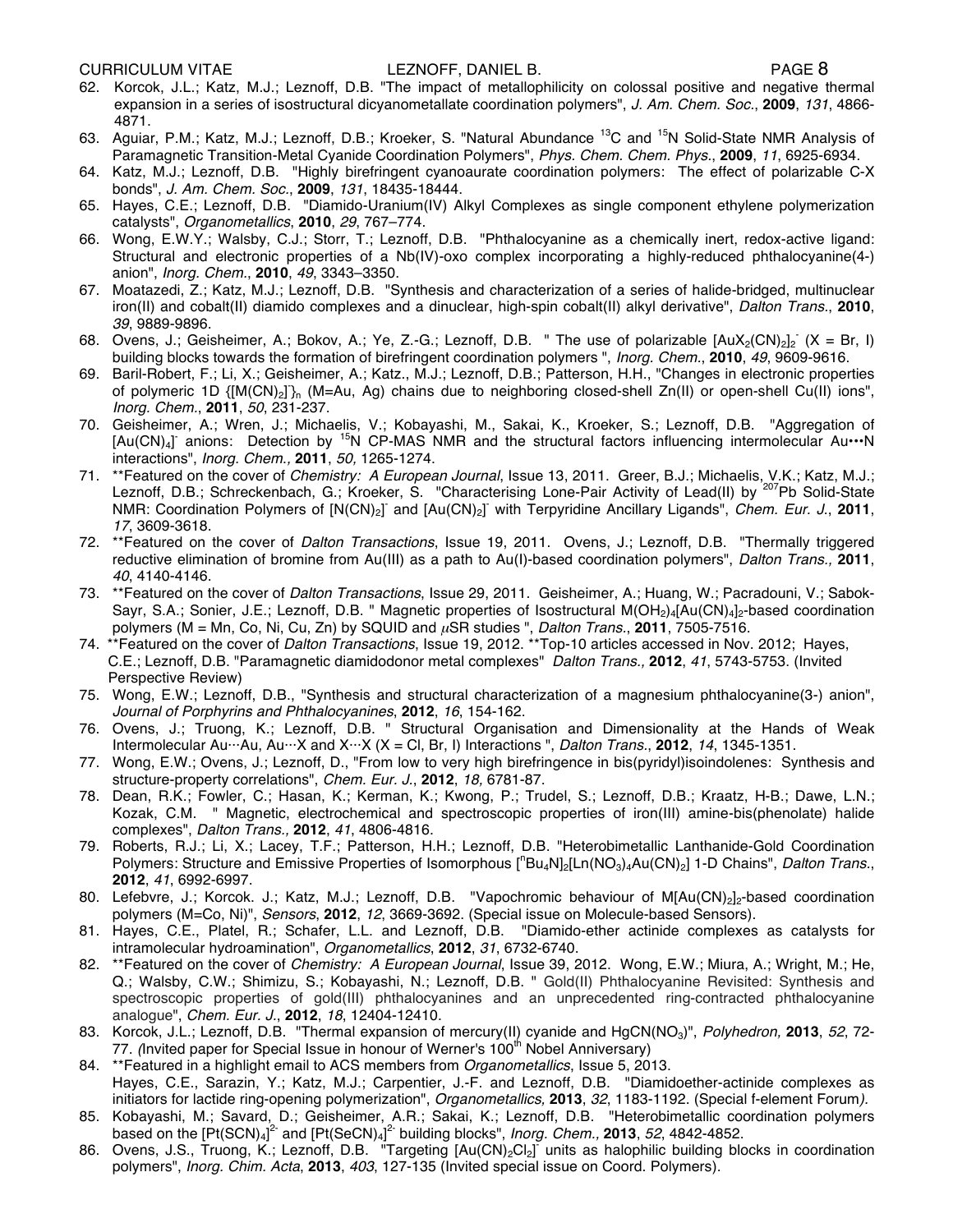#### CURRICULUM VITAE LEZNOFF, DANIEL B. PAGE 9

- 87. Chang, S.; Desai, S.; Leznoff, D.B.; Merbouh, N.; Britton, R. "A short, gram scale synthesis of 2,5-disubstituted furans", *Eur. J. Org. Chem.*, **2013**, 3219-3222.
- 88. \*\*Featured on the cover of *Dalton Transactions*, Issue 42, 2013. Savard, D.; Leznoff, D.B. "Synthesis, structure and optical properties of tetraalkylammonium metal isothiocyanate salts", *Dalton Trans.*, **2013**, *42*, 14982-91.
- 89. Thompson, J.R.; Roberts, R.J.; Williams, V.E.; Leznoff, D.B., "Birefringent, emissive coordination polymers incorporating bis(benzimidazole)pyridine as an anisotropic building block", *CrystEngComm,* **2013**, *15*, 9387-9393. Special Issue Coord. Polymers.
- 90. \*\*Featured on the cover of *Chemistry: A European Journal*, Issue 49, 2013. Thompson, J.R.; Ovens, J.S.; Williams, V.E.; Leznoff, D.B. "Bis(benzimidazole)pyridine: an extended anisotropic ligand for highly birefringent materials", *Chem. Eur. J.*, **2013**, *19*, 16572-16578
- 91. Hayes, C.E. and Leznoff, D.B. "Multidentate Polyamido-based actinide complexes in coordination and organometallic chemistry", *Coord. Chem. Rev.*, **2014**, *266-267*, 155-170 (Special issue on Actinide chemistry).
- 92. \*\*Featured on the cover of *Chemical Communications*, Issue 24, 2014. Roberts, R.J.; Belanger-Desmarais, N.; Reber, C. and Leznoff, D.B. "The luminescence properties of linear vs. kinked aurophilic 1-D chains of bis(dithiocarbamato)-gold(I) complexes", *Chem. Commun.*, **2014**, *50*, 3148-3150.
- 93. Hayes, C.E.; Gill, D.E.; Brown, M.; Leznoff, D.B. "Mixed-donor amido-siloxo actinide(IV) halide and alkyl complexes with an aryl-Cipso interaction", *Eur. J. Inorg. Chem.*, **2014**, 3690-3700.
- 94. Savard, D.; Storr, T.; Leznoff, D.B. "Magnetostructural characterization of copper(II) hydroxide dimers and coordination polymers coordinated to apical isothiocyanate and cyanide-based coutneranions ", *Can. J. Chem.*, *92*, 1021-1030 (Lever special issue, invited)*.*
- 95. Ahern, J.; Roberts, R.; Follansbee, P.; McLaughlin, J.; Leznoff, D.B.; Patterson, H.H., "Structure and emissive properties of heterobimetallic Ln-Au coordination polymers: Role of Tb and Eu:Tb in non-aurophilic [ n Bu4N]2[Ln(NO3)4Au(CN)2] vs. aurophilic Ln[Au(CN)2]3.nH2O/nD2O chains", *Inorg. Chem.*, *53*, 7571-7579.
- 96. Ovens, J.S.; Leznoff, D.B. "Raman Detected sensing of volatile organic compounds by vapochromic Cu[AuX<sub>2</sub>(CN)<sub>2</sub>]<sub>2</sub> (X=Cl, Br) coordination polymers", *Chem. Mater.*, **2015**, *27*, 1465-1478.
- 97. Poirier, S.; Roberts, R.J.; Le, D.; Leznoff, D.B.; Reber, C. " Interpreting experimental trends of temperature and pressure dependent emission in square-planar platinum(II) compounds", *Inorg. Chem.*, **2015**, *54*, 3728-3735.
- 98. Jelier, Benson J.; Howell, J. L.; Leznoff, D.B.; Montgomery, C.D.; Friesen, C.M., "A Convenient Route to Tetraalkylammonium Perfluoroalkoxides from Hydrofluoroethers", *Angew. Chem. Intl. Ed.*, **2015**, *54*, 2945-49.
- 99. Platel, R.H.; Tasso, T.T.; Zhou, W.; Furuyama, T.; Kobayashi, N.; Leznoff, D.B. "Metallophthalocyanin-ocenes: Scandium phthalocyanines with an η<sup>5</sup>-bound Cp ring", *Chem. Commun.*, 2015, 15, 5986-5989.
- 100 Thompson, J.R.; Katz, M.J.; Williams, V.E.; Leznoff, D.B. "Structural design parameters for highly birefringent coordination polymers", *Inorg. Chem.*, **2015**, *54* 6462-71.
- 101. Zhou, W.; Platel, R., Tasso, T.T.; Furuyama, T.; Kobayashi, N.; Leznoff, D.B. "Reducing Zirconium(IV) phthalocyanines and the structure of a Pc<sup>4-</sup>Zr complex", *Dalton Trans.*, 2015, 44, 13955-13961.
- 102. Yoshida, Takuya; Zhou, Wen; Furuyama, Taniyuki; Leznoff, D.B.; Kobayashi, N. "An Extremely Air-Stable 19 $\pi$ Porphyrinoid", *J. Am. Chem. Soc*., **2015**, *137*, 9258-9261.
- 103. \*\*Featured on the front cover of *Chemical Communications*, Issue 76, 2015. Roberts, R.J.; Le, D.; Leznoff, D.B. "Controlling intermolecular aurophilicity in emissive dinuclear Au(I) materials and their luminescent response to  $NH<sub>3</sub>$ vapour", *Chem. Commun.*, **2015**, *51*, 14299-14302.
- 104.Thompson, J.R.; Goodman, K.; Leznoff, D.B. "Birefringent, emissive cyanometallate-based coordination polymers containing group(II) terpyridine building blocks" *Polyhedron,* **2016**, *108*, 93-99. (Special Issue, Canadian Researchers)
- 105. Ovens, J.S.; Christensen, P.; Leznoff, D.B. "Tunable white light emission from an aurophilic Cu(I)/Au(I) based coordination polymer system containing thioether ligands", *Chem. Eur. J.,* **2016**, *22*, 8234-8239.
- 106. Roberts, R.; Patterson Group, Leznoff, "Ce/Au(CN)<sub>2</sub>-based coordination polymers containing and lacking aurophilic interactions", *Eur. J. Inorg. Chem.*, **2016**, 2082-2087. (special Issue Namur Materials Conference)
- 107. Pick, F.; Thompson, J.R.; Savard, D.; Leznoff, D.B.; Fryzuk, M.D. "Synthesis of Iron and Cobalt Complexes of a Ferrocene-Linked Diphosphinoamide Ligand and Characterization of a Weak Iron-Cobalt Interaction", *Inorg. Chem.,* **2016**, *55*, 4059-4067.
- 108. \*\*Featured on the front cover of *Chemical Communications*, Issue 76, 2015. Ovens, J.S., Leznoff, D.B. "Emissive heterobimetallic Copper(I)-Dicyanoaurate-based coordination polymers", *ChemPlusChem*.*,* **2016***,81*, 842-849. (Invited special issue on Coordination Polymers)
- 109. Herasymchuk, K.; Chiang, L., Hayes, C.E., Brown, M.L.; Ovens, J.S.; Patrick B.; Leznoff, D.B.; Storr, T. "Synthesis+ Electronic Structure Determination of Uranium(VI) Ligand Radical Complexes", *Dalton Trans.*, **2016**, *45*, 12576-586.
- 110. \*\*Featured on the cover of *Chemistry: A European Journal*, Issue 10, 2017. Zhou, W.; Thompson, J.R.; Leznoff, C.C.; Leznoff, D.B. "The redox active Chromium Phthalocyanine system: Isolation of five oxidation states from  $Pe<sup>4</sup>$ Cr(I) to Pc2- Cr(III)", *Chem. Eur. J.,* **2017**, *23*, 2323-31.
- 111. Thompson, J.R.; Snider, D.; Wren, J.E.C.; Kroeker, S.; Williams, V.E.; Leznoff, D.B. "Correlating structural features and <sup>207</sup>Pb NMR parameters with the stereochemical activity of Pb(II) lone pairs in birefringent Pb[bis(benzimidazole)pyridine] complexes", *Eur. J. Inorg. Chem.,* **2017**, 88-98.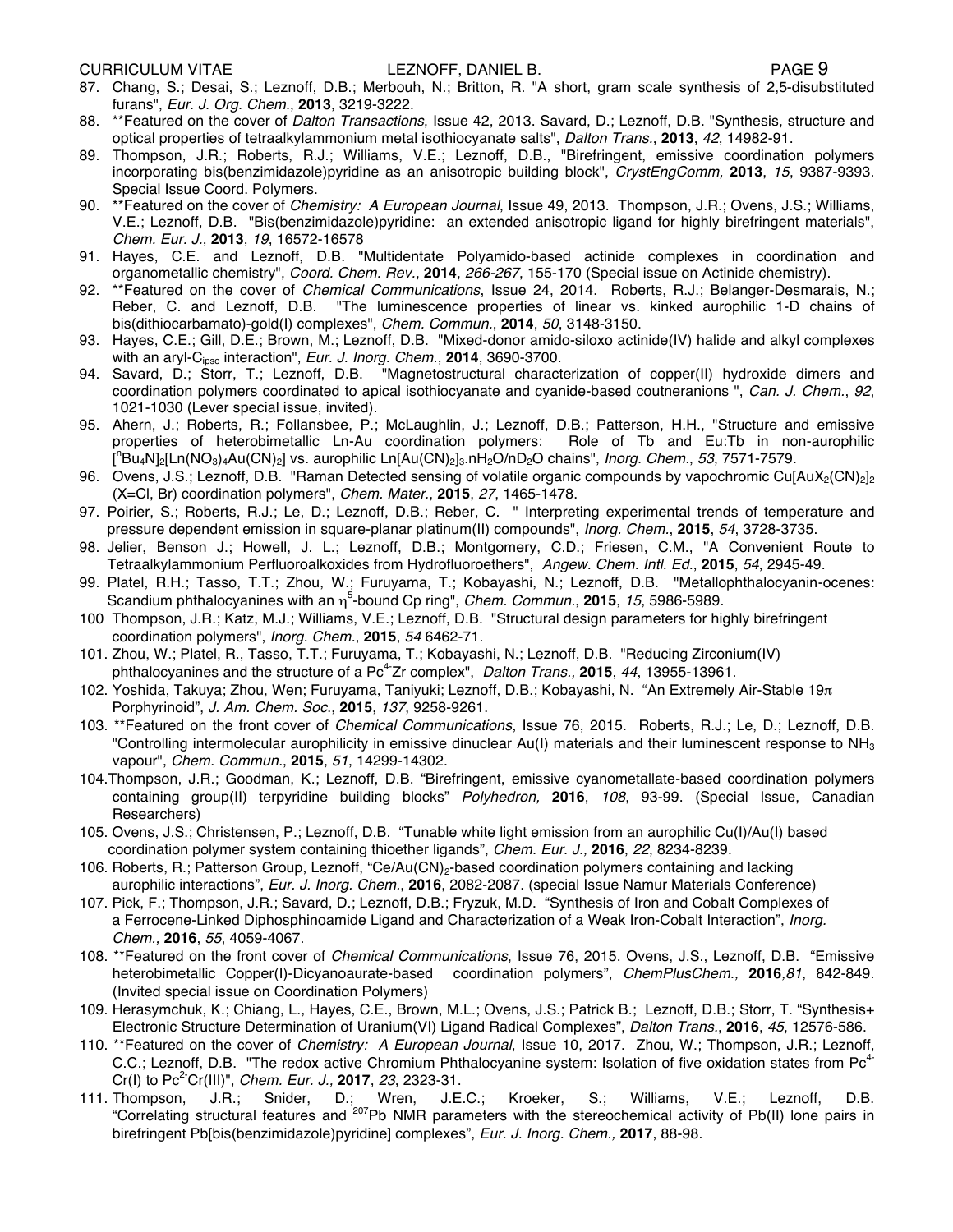- 112. Thompson, J.R; Williams, V.E.; Leznoff, D.B. "The role of hydrogen-bonds in facilitating planar alignment of Mn(II) halide 2,6-bis(benzimidazole)pyridine-based complexes", *Cryst. Growth Des.*, **2017**, *17*, 1180-1189.
- 113. \*\*Featured on the cover of *Eur. J. Inorg. Chem.* issue 22. Suffren, Y.; Kobayashi, M.; Ovens, J..S.; Rodrigue-Witchel, A.; Genre, C.; Sakai, K.; Reber, C.; Leznoff, D.B.; "[Pt(SCN)<sub>4</sub>]<sup>2-</sup>-based coordination polymers and supramolecular squares: Intermolecular Pt*···*H-C interactions probed by luminescence spectroscopy at variable temperature and pressure ", *Eur. J. Inorg. Chem.*, **2017**, 2865-2875.
- 114. \*\*Featured on the cover of *Inorganic Chemistry*, Issue 13, 2017. Ovens, J.S. and Leznoff, D.B. "Copper(I) and silver(I) [Au(CN)<sub>2</sub>X<sub>2</sub>]-based coordination polymers (X=Cl, Br, CN) and their thermal expansion behaviour", *Inorg. Chem.*, **2017**, *56*, 7332-7343.
- 115. \*\*Featured on the cover of *Dalton Transactions*, Issue 22, 2017. Brown, M.L.; Ovens, J.S.; Leznoff, D.B. "Dicyanoaurate-based Heterobimetallic uranyl coordination polymers", *Dalton Trans.*, **2017**, *46*, 7169-7180.
- 116. Roberts, R.J.; Le, D. and Leznoff, D.B., "Colour-tunable and white-light luminescence in lanthanide-dicyanoaurate coordination polymers", *Inorg. Chem.*, **2017**, *56*, 7948-7959.
- 117. Sergeenko, A.S.; Ovens, J.S.; Leznoff, D.B. "Copper(II) dihalotetracyanoplatinate(IV) coordination polymers and their vapochromic behavior", *Inorg. Chem.*, **2017**, *56*, 7870-7881.
- 118. \*\*Featured in the virtual issue of the RSC-CSC100th Anniversary. Varju, B.R.; Ovens, J.S.; Leznoff, D.B. "Mixed Cu(I)/Au(I) coordination polymers as reversible turn-on vapoluminescent sensors for volatile thioethers", *Chem. Commun.*, **2017**, *53*, 6500-6503.
- 119. Guan, D.; Thompson, J.R.; Leznoff, D.B. "Emissive and birefringent Hg(CN)<sub>2</sub>-based coordination polymer materials with very distorted coordination geometries", *Can. J. Chem.*, 2018, 96, 226-234. Special Issue for SFU's 50<sup>th</sup> Anniversary.
- 120. Arthur, R.B.; Nicholas, A.D.; Roberts, R.J.; Assefa, Z.; Leznoff, D.B.; Patterson, H.H. "Luminescence investigation of samarium(III)/dicyanoaurate(I)-based coordination networks with and without aurophilic interactions", *Gold Bulletin*, **2018**, *51,* 1-10.
- 121. \*\*Featured on the cover of *Chemical Communications*, Issue 15, 2018. Zhou, W.; Leznoff, D.B. "Phthalocyanine as a redox-active platform for organometallic chemistry" *Chem. Commun.*, **2018**, *54*, 1829-32.
- 122. \*\*Featured on the front cover of *Cryst. Eng. Comm.*, Issue 13, 2018. Ovens, J., Leznoff, D.B. "Probing halogen•••halogen interactions via thermal expansion analysis", *CrystEngComm.* **2018**, *20*, 1769-1773.
- 123. Sergeenko, A.S.; Ovens, J.S.; Leznoff, D.B. "Designing Anisotropic cyanometallate coordination polymers with zero thermal expansion in two dimensions", *Chem. Commun.*, **2018**, *54*, 1599-1602.
- 124. Pick, F.; Leznoff, D.B.; Fryzuk, M.D. "Redox Behaviour of ([fc(NPiPr2)2]Fe)2, Formation of an Iron-Iron Bond and Cleavage of Azobenzene", *Dalton Trans.,* **2018,** *47*, 10925-10931.
- 125. McKearney, D.; Choua, S.; Zhou, W.; Ganga-Sah, Y.; Ruppert, R.; Wytko, J.; Weiss, J.; Leznoff, D.B. "Ring-oxidized Zinc(II) phthalocyanine cations: Structure, spectroscopy and decomposition behavior", *Inorg. Chem.*, **2018**, *57*, 9644- 9655. (Special Forum Issue on Redox-active Ligands)
- 126. Fujisawa, K.; Tobita, K.; Sakuma S.; Savard, D.; Leznoff, D.B., "Binuclear and mononuclear copper(II) chlorido complexes with hindered neutral N3-type ligands: influence of ligand framework and charge on their structure and physicochemical properties", *Inorg. Chim. Acta*, **2019**, *486*, 582-588. (special issue for R. Mukherjee)
- 127. \*\*Featured on the cover of *Chemistry: A European Journal*, Issue 38, 2019; Highlighted as "Hot Paper" Varju, Bryton R.; Wollschlaeger, S.; Leznoff, D.B. "Zinc(II) Tetracyanoplatinate: A reversible luminescence based ammonia sensor", *Chem. Eur. J.*, **2019**, *25*, 9017-25.
- 128. Herasymchuk, K.; Miller, J.J.; MacNeil, G.; Sergeenko, A.; McKearney, D.; Goeb, S.; Sallé, M.; Kaake, L.; Leznoff, D.B.; Storr, T. "Self-Assembly of a Supramolecualr Square Containing a Redox-Active Nickel Salen Building Block", *Chem. Commun.*, **2019**, *55*, 6082-85.
- 129. \*\*Featured on the cover of *Chemical Communications*, Issue 47, 2019. McKearney, D.; Zhou, W.; Zellman, C.; Williams, V.E.; Leznoff, D.B. "Facile tuning of the wavelength of strong Near-IR absorptions in manganese(III) phthalocyanines via axial ligand exchange", *Chem. Commun.*, **2019**, *55,* 6696-6699*.*
- 130. Ganga-Sah, Y.; Leznoff, D.B.; Bennet, A.J. "Synthesis of sterically congested 2,2'-bi(adamantine)-based alcohol and amines", *J. Org. Chem.* **2019**, *84*, 15276-15282.
- 131. Ganga-Sah, Y.; Tajkhbash, E.; Platel, R.H.; Zhou, W.; Leznoff, D.B. "Synthesis, structure and reduction chemistry of monophthalocyanine scandium hydroxides", *J. Porph. Phthalocyanines,* **2019**, *23*, 1592-1602. (special issue on Women in Porphyrin Science)
- 132. Carvalho, M.-A.; Dekkiche, H.; Richeter, S.; Bailly, C.; Karmazin, L.; McKearney, D. Leznoff, D.B.; Rogez, G.; Vileno, B.; Choua, S.; Ruppert, R. "Antiferromagnetic coupling in copper(II) porphyrin dimers linked by copper(II) or palladium(II) ion", *J. Porph. Phthalocyanines.,* **2020**, *24*, 238-246 (special issue in honour of Atsuhiro Osuka).
- 133. \*\*Highlighted as "Hot Paper" by *Chemistry: A European Journal* Zhou, W.; McKearney, D.; Leznoff, D.B. "Structural diversity of F-element monophthalocyanine complexes", *Chem. Eur. J.*, **2020**, *26*, 1027-1031.